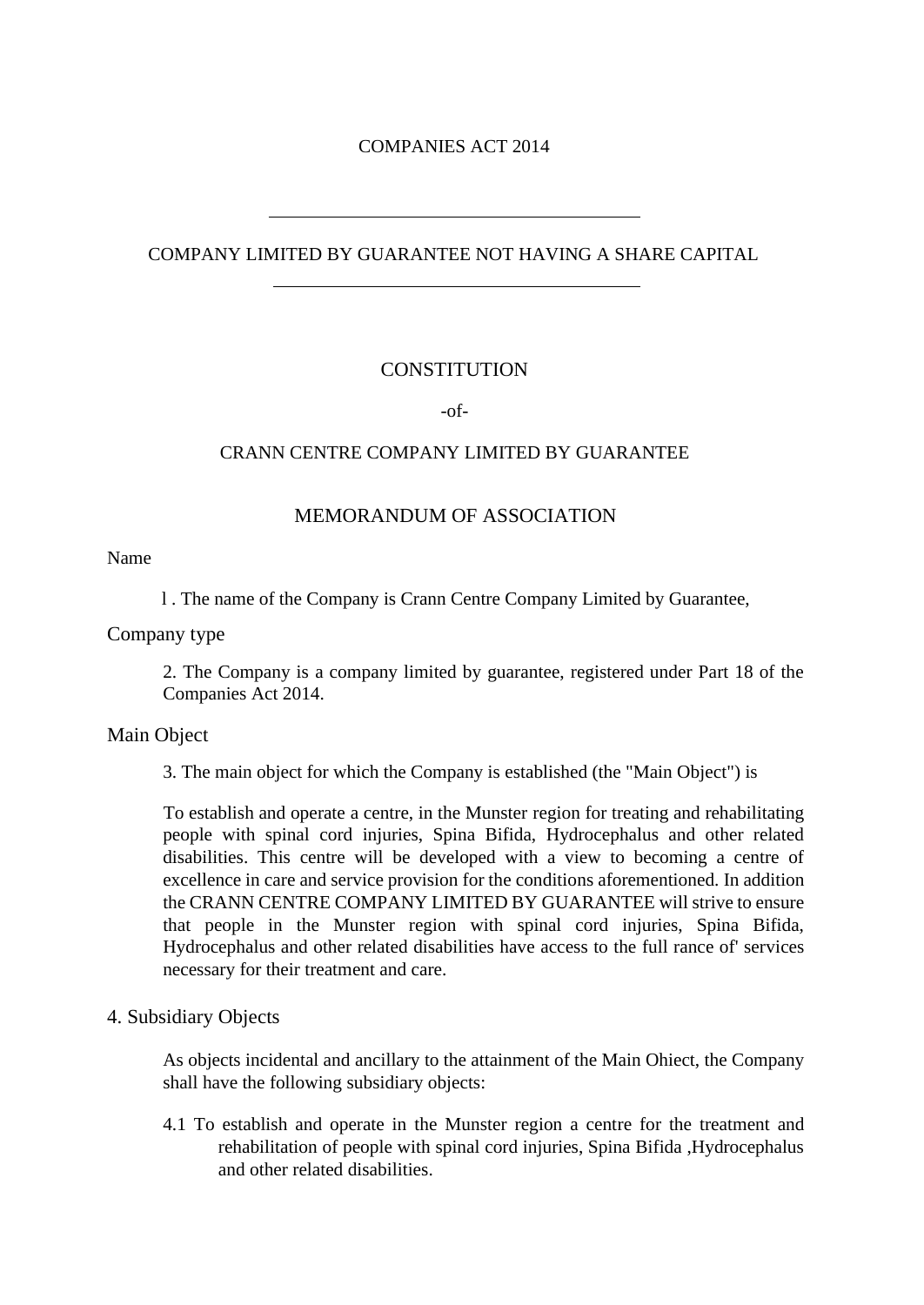- 4.2 To work with other service providers to promote a model of integrated community care and service co-ordination.
- 4.3 To provide access to health-related professional support for people with spinal cord injuries, Spina Bifida ,Hydrocephalus and other related disabilities.
- 4.4 To provide training, education, and research that is focused on providing excellence in service provision for persons with spinal cord injuries. Spina Bifida, Hydrocephalus, and other related disabilities.
- 4.5 To promote innovation in disability service provision, in line with internationally accepted best practice as defined by the World Health Organisaton.
- 4.6 To undertake advocacy with service providers and policy makers on behalf of people with spinal cord injuries, Spina Bifida, Hydrocephalus and other related disabilities and their families.
- 4.7 To provide opportunities for people with spinal cord injuries, Spina Bifida, Hydrocephalus and other related disabilities to participate in the work place, sporting activities, and social activities.
- 4.8 To promote positive images of people with spinal cord injuries, Spina Bifid, Hydrocephalus and other related disabilities and to work with others to eliminate any stigma or discrimination associated with disability.
- 4.9 To seek national and international partnerships with similiar accredited instituions and organisations in all fields related to service provision and advocacy for people with disabilities.
- 4.10 To employ professional / medical consultants, physiotherapists and all necessary medical personnel in the treatment and rehabilitation of people with spinal cord iqiuries, spina bifidia, hydrocephalus and other related disabilities.
- 4.1 1 To employ researchers, administrators, instructors. teachers. demonstrators and all other necessary staff to carry out the objects of the Company.

#### 5. Powers

The Company shall in addition to the powers conferred on it by law have the following powers which are exclusively subsidiary and ancillary to the Main Object and which powers may only be exercised in promoting the Main Object. Any income generated by the exercise of these powers is to be applied to the promotion of the Main Object:

5.1 To solicit and procure by any lawful means and to accept and receive any donation of property of any nature and any devise, legacy or annuity, subscription, gift, contribution or fund, including by means of payroll giving or other similar arrangements, and including (but so as not to restrict the generality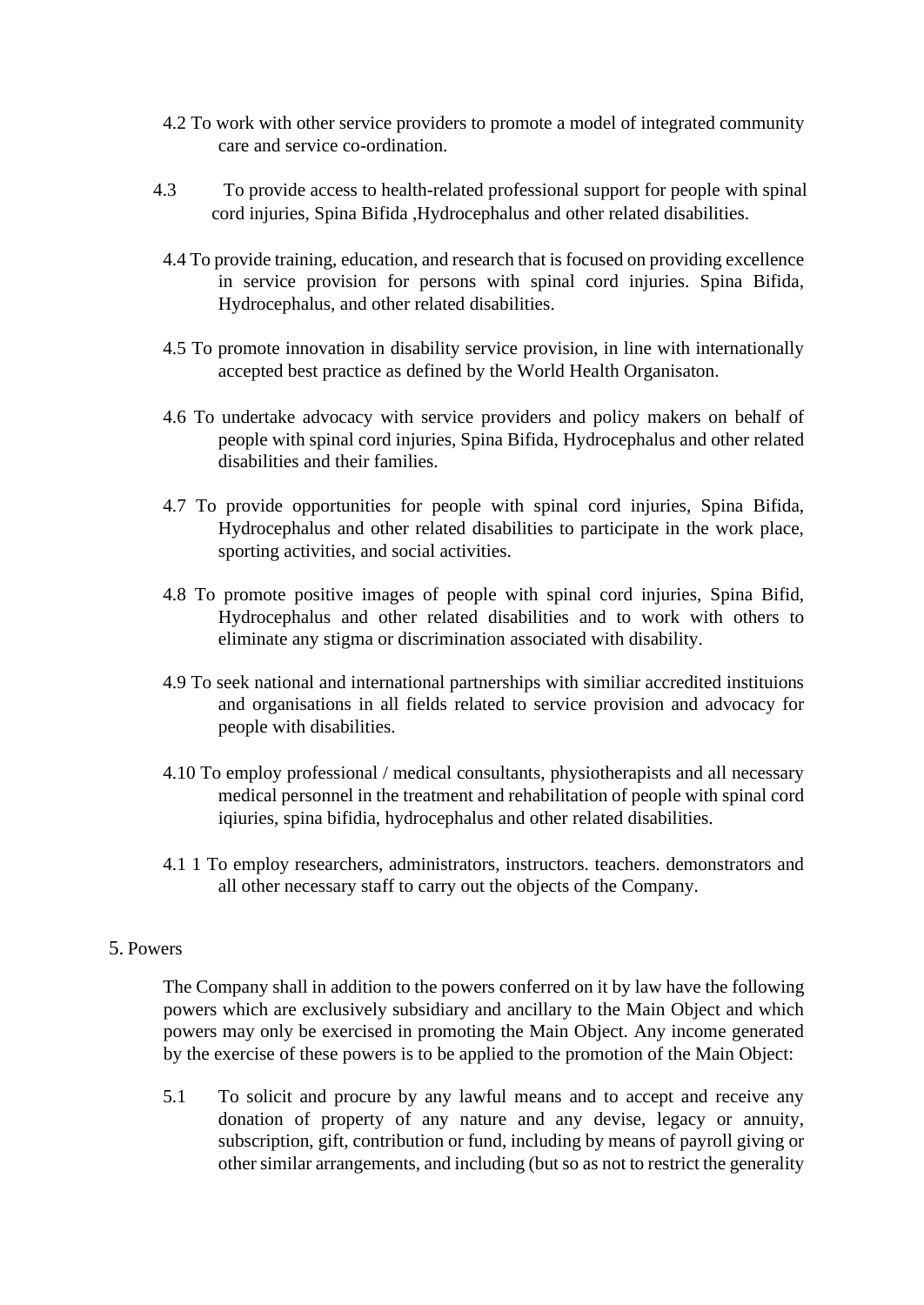of the foregoing) the holding of lotteries in accordance with the law for the purpose of promoting the Main Object. and to apply to such purpose the capital as well as the income of any such legacy. donation or fund.

- 5.2 To undertake, accept, execute and administer, without remuneration, any charitable trusts.
- 5.3 To establish and support or aid in the establishment and support of any charitable association or institution, trust or fund, and to subscribe or guarantee money for any charitable purpose which the Company shall consider calculated to promote its Main Object.
- 5.4 To collect and to receive voluntary contributions, donations or bequests or money for any of the purposes aforesaid.
- 5.5 To make application on behalf of the Company to any authority, whether governmental, local, philanthropic or otherwise, for financial funding of any kind.
- 5.6 To apply, petition for or promote any Act of the Oireachtas or other legislation relating directly to the advancement of the Main Object.
- 5.7 Subject to clause 6, to employ such staff, and on such terms, as are necessary or desirable for the proper promotion of the Main Object.
- 5.8 To grant pensions, gratuities, allowances or charitable aid to any person who may have served the Company as an employee, or to the wives. husbands, children or other dependents of such person provided that such pensions, gratuities, allowances or charitable aid shall be no more than that provided by a pension scheme covered by Part 30 of the Taxes Consolidation Act 1997 and provided that such pension scheme has been operated by the company and the beneficiary of the pensions, gratuities, allowances or charitable aid. or their spouse or parent, has been a member of the pension scheme while employed by the Company; and to make payments towards insurance and to form and contribute to provident and benefit funds for the benefit of any persons employed by the Company and to subscribe or guarantee money for charitable objects.
- 5.9 To purchase, take on lease or in exchange, hire or otherwise acquire any real or personal property, patents, copyrights, licences, rights and privileges or any estate or interest whatsoever and any rights, privileges and easements over or in respect of any property which may be considered necessary for the purposes of the Company and to develop and turn to account any land acquired by the Company or in which it is interested and in particular by laying out and preparing the same for building purposes, constructing, altering, pulling down, decorating, maintaining, fitting up and improving buildings and conveniences and by planting, paving, draining, farming, cultivating, letting or building leases or building agreement and by advancing money to and entering into contracts and arrangements of all kinds with builders, tenants and others.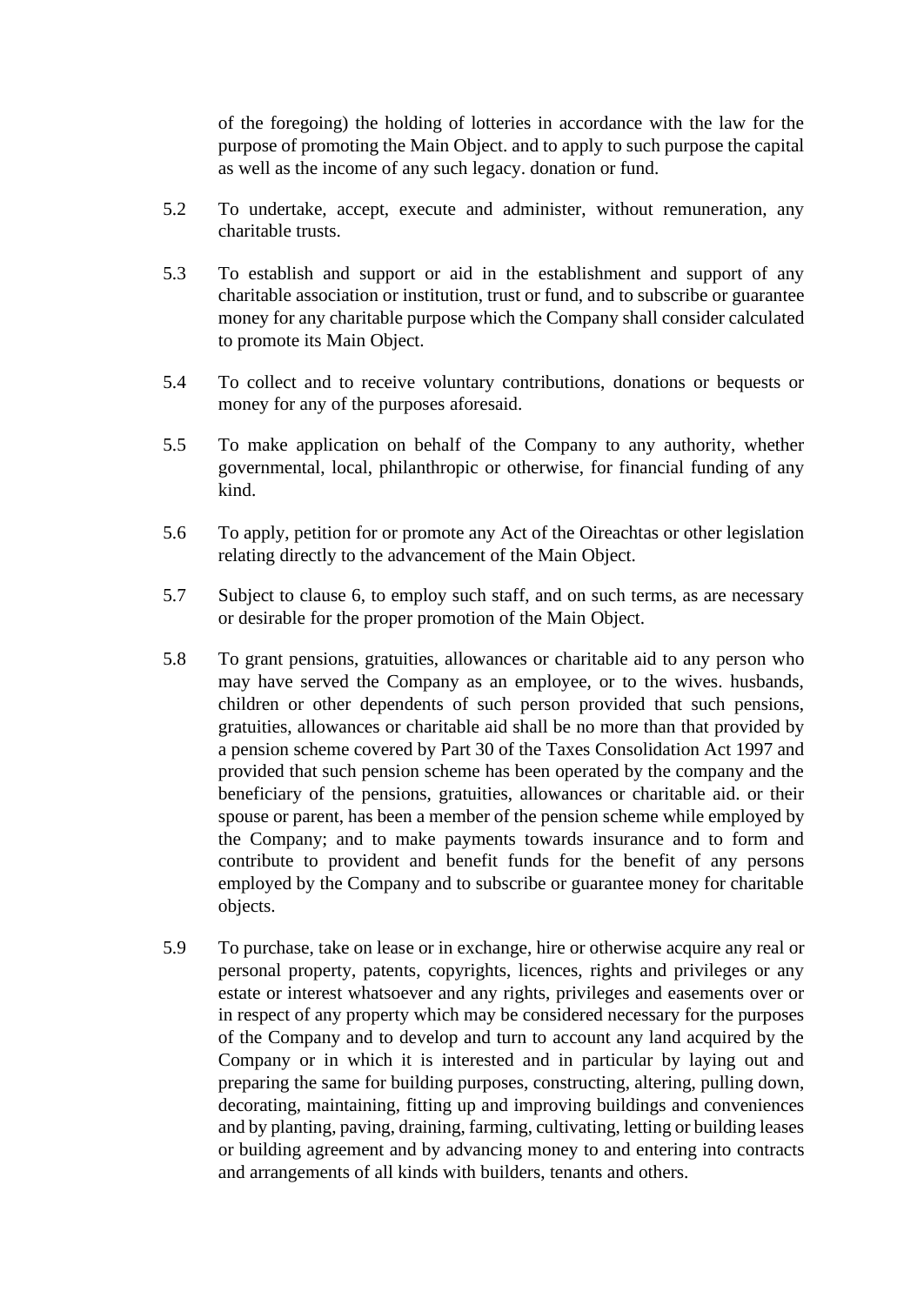- 5.10 To acquire, hold. sell, manage. lease, mortgage, exchange or dispose of all or any part of the property of the Company with a view to the promotion, protection or encouragement of its Main Object and to vary investments.
- 5.1 1 To co-operate with any other society or institution in carrying out any investments hereby authorised in fUrtherance of the Main Object.
- 5.12 To borrow and raise money in such manner as may be considered expedient, and to issue debentures, debenture stock and other securities, and for the purpose of securing any debt or other obligation of the Company to mortgage or charge all or any part of the property of the Company, present or future, and collaterally or further to secure any securities of the Company by a trust deed or other assurance.
- 5.13 To invest and deal with monies and property of the Company not immediately required in such manner as will most effectively provide funds for the advancement and promotion of the purposes aforesaid and this power shall include power from time to time to vary any investments made thereunder.
- 5.14 To invest in such ways as shall seem desirable to the Directors any moneys of the Company not immediately required for the use in connection with its Main Object and to place any such moneys on deposit with bankers and others; subject nevertheless as regards the making of investments to such conditions (if any) and such consents (if any) as may for the time being be imposed or required by law and subject also as hereinafter provided; prior permission to be obtained from the Revenue Commissioners where the Company intends to accumulate funds over a period in excess of two years for any purposes.
- 5.15 To guarantee. support or secure, whether by personal covenant or by mortgaging or charging all or any part of the undertaking, property and assets (present and future) of the Company, or all such methods, the performance of the obligations of and the repayment or payment of the principal amounts and interest of any person, firm or company or the dividends or interest of any securities, including (without prejudice to the generality of the foregoing) any company which is the Company •s holding company or a subsidiary or associated company.
- 5.16 To draw, accept, make, endorse, discount, execute, issue and negotiate bills of exchange, promissory notes, bills of lading, warrants, debentures and other negotiable or transferable instruments.
- 5.17 To insure the property of the Company against any foreseeable risk in its full value and take out other insurance policies to protect the Company when required.
- 5.18 To insure any or all of the Directors against personal liability incurred in respect of any act or omission which is or is alleged to be a breach of trust or breach of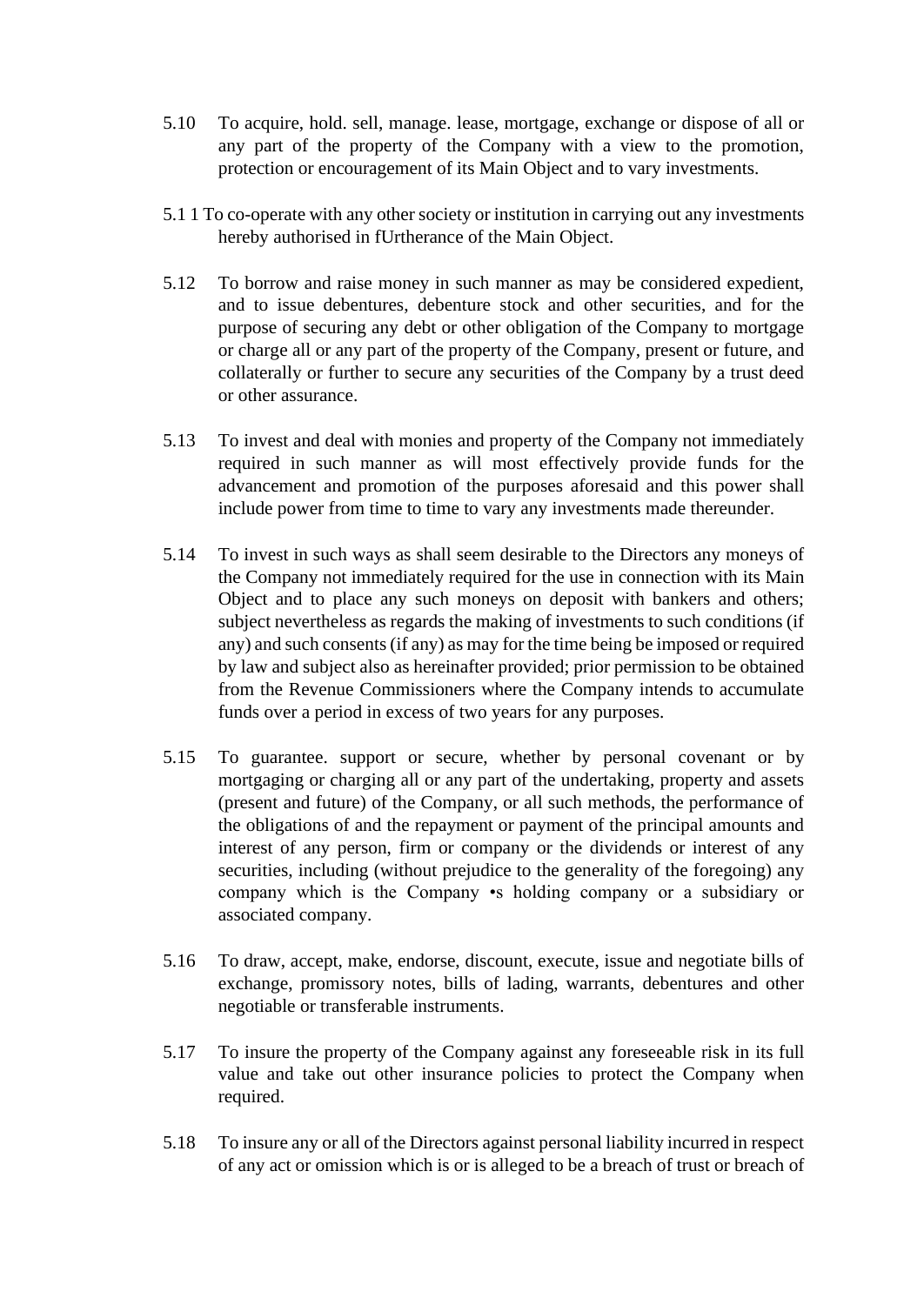duty, provided he or she acted in good faith and in the performance of his or her functions as charity trustee (as defined in the Charities Act, 2009).

- 5.19 To apply for. purchase or otherwise acquire any patents, brevets d 'invention, licences. concessions and the like conferring any exclusive or non-exclusive or limited rights to use or any secret or other information as to any invention which may seem capable of being used for any of the purposes of the Company or the acquisition of which may seem calculated directly or indirectly to benefit the Company, and to use, exercise, develop or grant licences in respect of or otherwise turn to account the property, rights or information so acquired.
- 5.20 To adopt such means of making known the products and/or services of the Company as may seem expedient and in particular by advertising in the press. by circulars, by purchase and exhibition of works of art or interest. by publication of books and periodicals and via the internet and by granting prizes, rewards and donations.
- 5.21 To maintain, improve or provide public amenities including recreational facilities, childcare, public health, home, welfare and youth facilities generally.
- 5.22 To enter into any arrangements with any governments or authorities, supreme, municipal, local or otherwise, that may seem conducive to the Main Object and to obtain from any such government or authority any rights, privileges and concessions which the Company may think it desirable to obtain and to carry out, exercise and comply with any such arrangements, rights, privileges and concessions.
- 5.23 To enter into a partnership or into any arrangement for sharing profits. union of interest, co-operation, joint venture, reciprocal concession or otherwise with any person, company, society, trust or other partnership whose objects are solely charitable, carrying on or engaged in, or are about to carry on or engage in, any business or transaction capable of being conducted so as directly or indirectly to benefit the Company and which prohibits the distribution of income and assets to at least as great a degree as the Company by virtue of Clause 6 hereof and to guarantee the contracts of, otherwise assist any such person, company. society, trust or other partnership, and to take over or otherwise acquire shares, stock, debentures, or debenture stock and securities of any such person, company society, trust or other partnership, and to sell, hold, reissue with or without guarantee or otherwise deal with same.
- 5.24 To procure the registration or incorporation of the Company in or under the laws of any place outside Ireland.
- 5.25 To pay all expenses of and incidental to the incorporation and establishment of the Company,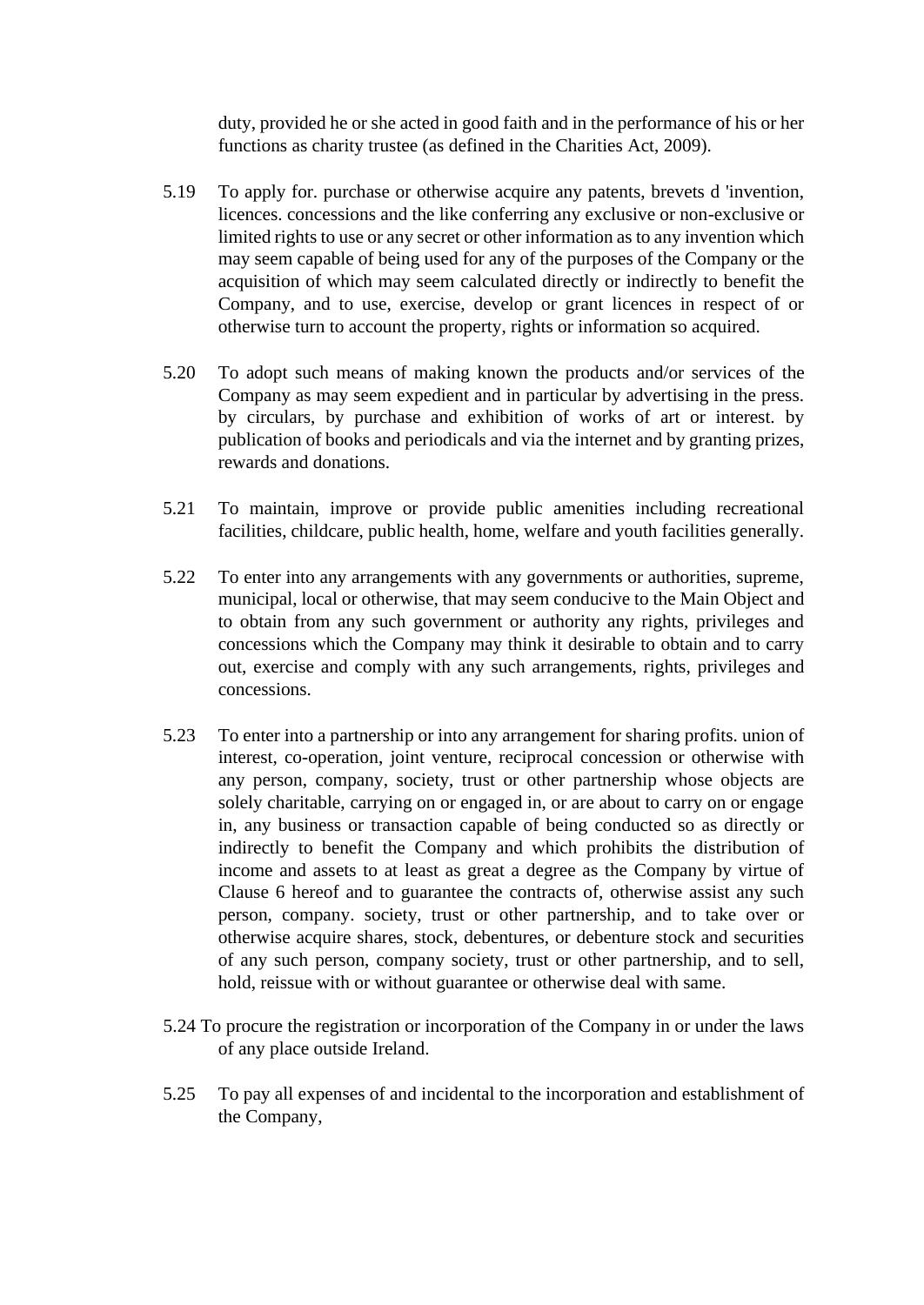- 5.26 To carry on alone or in conjunction with others any other trade of business which may in the opinion of the Directors be advantageously carried on by the Company in connection with or as ancillary to any of the above businesses or the general business of the Company in pursuance of the Main Object.
- 5.27 To found, subsidise, and assist any charitable funds, associations or institutions calculated to promote or assist the Main Object.
- 5.28 To establish and maintain links with international and national organisations having similar objectives.
- 5.29 To do all such other lawful things as the Company may think incidental and conducive to the foregoing Main Object.
- 5.30 To do all or any of the things and matters aforesaid in any part of the world and as principals, agents, contractors. trustees or otherwise and by or through trustees, agents or otherwise and either alone or in conjunction with others.

#### PROVIDED THAT:

(a) in case the Company shall take or hold any property which may be subject to any trusts, the Company shall only deal with or invest the same in such manner as allowed by law having regard to such trusts;

(b) nothing hereinbefore contained shall be construed as including in the purposes for which the Company has been established any purposes which are not charitable according to law.

#### 6. Income and Property

- 6.1 The income and property of the Company shall be applied solely towards the promotion of Main Object(s) as set forth in this Constitution. No portion of the Company's income and property shall be paid or transferred directly or indirectly by way of dividend, bonus or otherwise howsoever by way of profit to members of the Company.
- 6.2 No Director shall be appointed to any office of the Company paid by salary or fees, or receive any remuneration or other benefit in money or money's worth from the Company. However, nothing shall prevent any payment in good faith by the Company of:

(a) reasonable and proper remuneration to any member or servant of the Company (not being a Director) for any services rendered to the Company;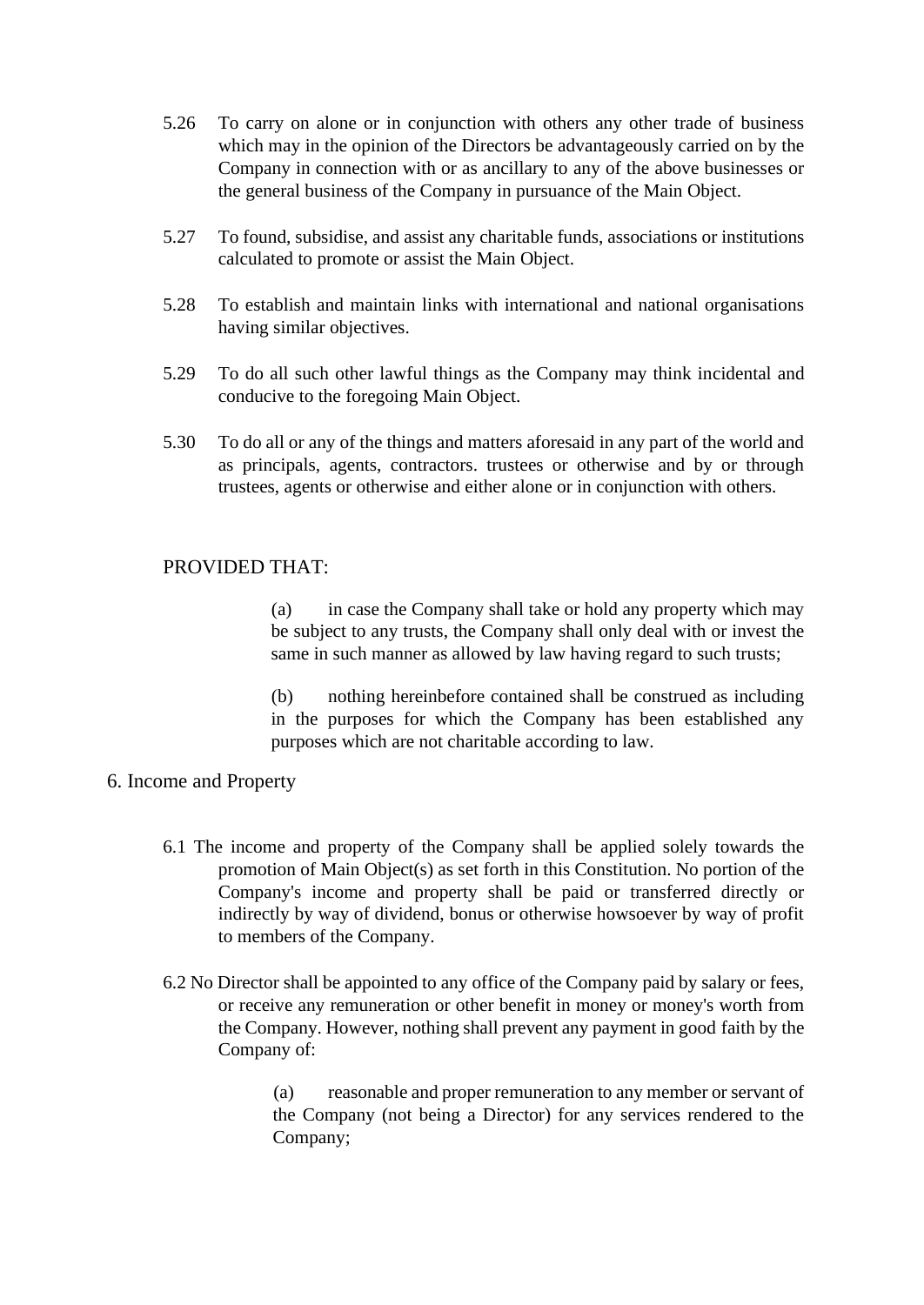(b) interest at a rate not exceeding 1% above the Euro Interbank Offered Rate (Euribor) per annum on money lent by Directors or other members of the Company to the Company;

(c) reasonable and proper rent for premises demised and let by any member of the Company (including any Director) to the Company;

(d) reasonable and proper out-of-pocket expenses incurred by any Director in connection with their attendance to any matter affecting the Company;

(e) fees, remuneration or other benefit in money or money•s worth to any company of which a Director may be a member holding not more than one hundredth part of the issued capital of such company.

(D Nothing shall prevent any payment by the Company to a person pursuant to an agreement entered into in compliance with section 89 of the Charities Act, 2009 (as for the time being amended, extended or replaced).

#### 7. Additions, alterations or amendments

The Company must ensure that the Charities Regulator has a copy of its most recent Constitution. If it is proposed to make an amendment to the Constitution of the Company which requires the prior approval of the Charities Regulator, advance notice in writing of the proposed changes must be given to the Charities Regulator for approval, and the amendment shall not take effect until such approval is received.

#### 8. Winding Up

If upon the winding up or dissolution of the Company there remains, after satisfaction of all debts and liabilities, any property whatsoever, it shall not be paid to or distributed among the members of the Company. Instead, such property shall be given or transferred to some other charitable institution or institutions having main objects similar to the main objects of the Company. The institution or institutions to which the property is to be given or transferred shall prohibit the distribution of their income and property among their members to an extent at least as great as is imposed on the Company under or by virtue of Clause 6 hereof. Members of the Company shall select the relevant institution or institutions at or before the time of dissolution, and if and so far as effect cannot be given to such provisions, then the property shall be given or transferred to some charitable object with the agreement of the Charities Regulator. Final accounts will be prepared and submitted that will include a section that identifies and values any assets transferred along with the details of the recipients and the terms of the transfer.

#### 9. Limited Liability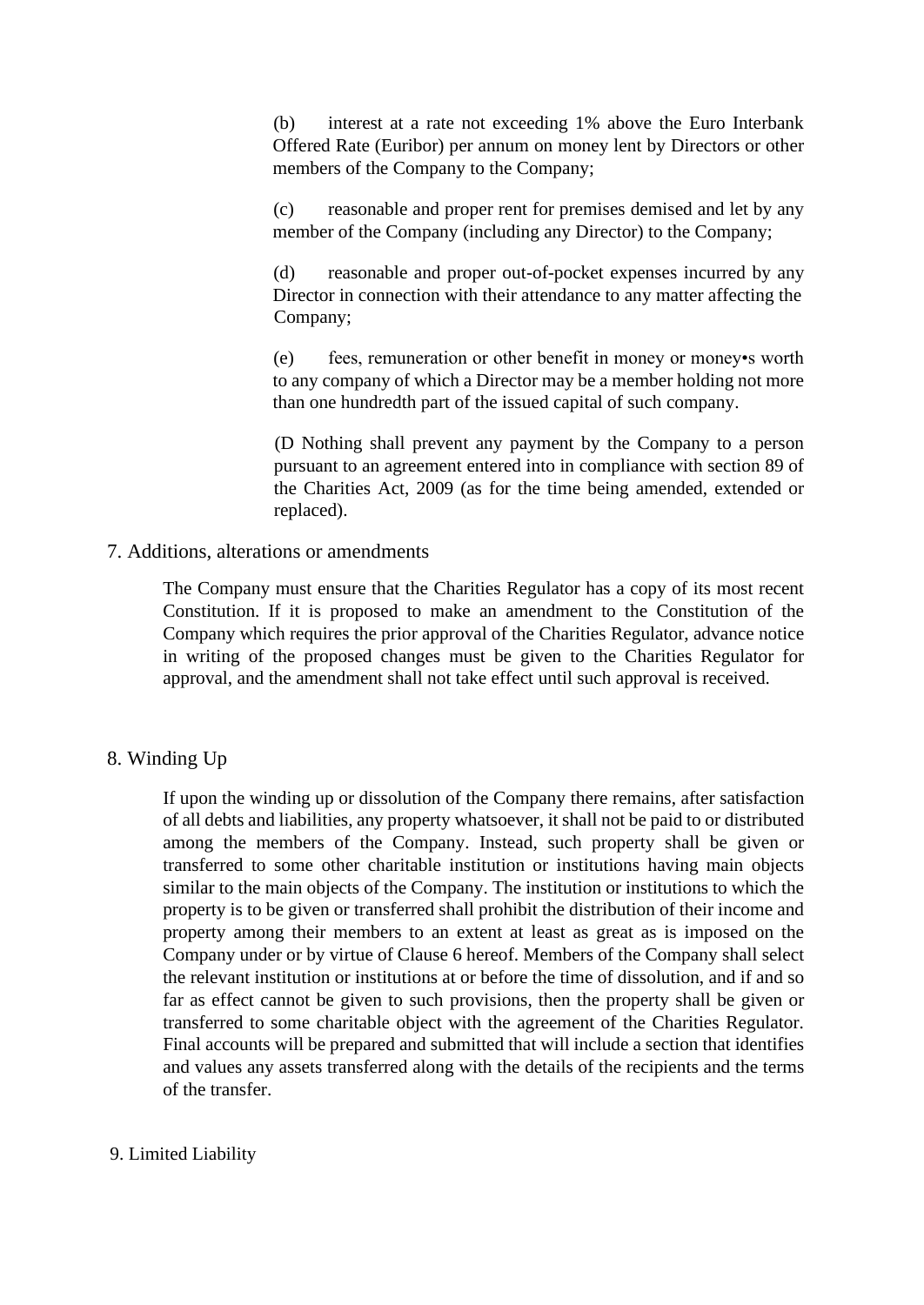The liability of the members is limited.

10. Undertaking to Contribute

Every member of the Company undertakes to contribute to the assets of the Company, if the Company is wound up while he or she is a member or is wound up within one year after the date on which he or she ceases to be a member, for

(a) payment of the debts and liabilities of the Company contracted before he or she ceases to be a member, and the costs, charges and expenses of winding up; and

(b) the adjustment of the rights of the contributories among themselves, such

amount as may be required, not exceeding  $\epsilon$ 1.

#### ll. Annual accounts

Annual audited accounts shall be kept and made available to the Revenue Commissioners on request.

## 12. Accumulation of funds

Prior permission of the Revenue Commissioners shall be obtained where it is intended to accumulate funds for a period in excess of two years.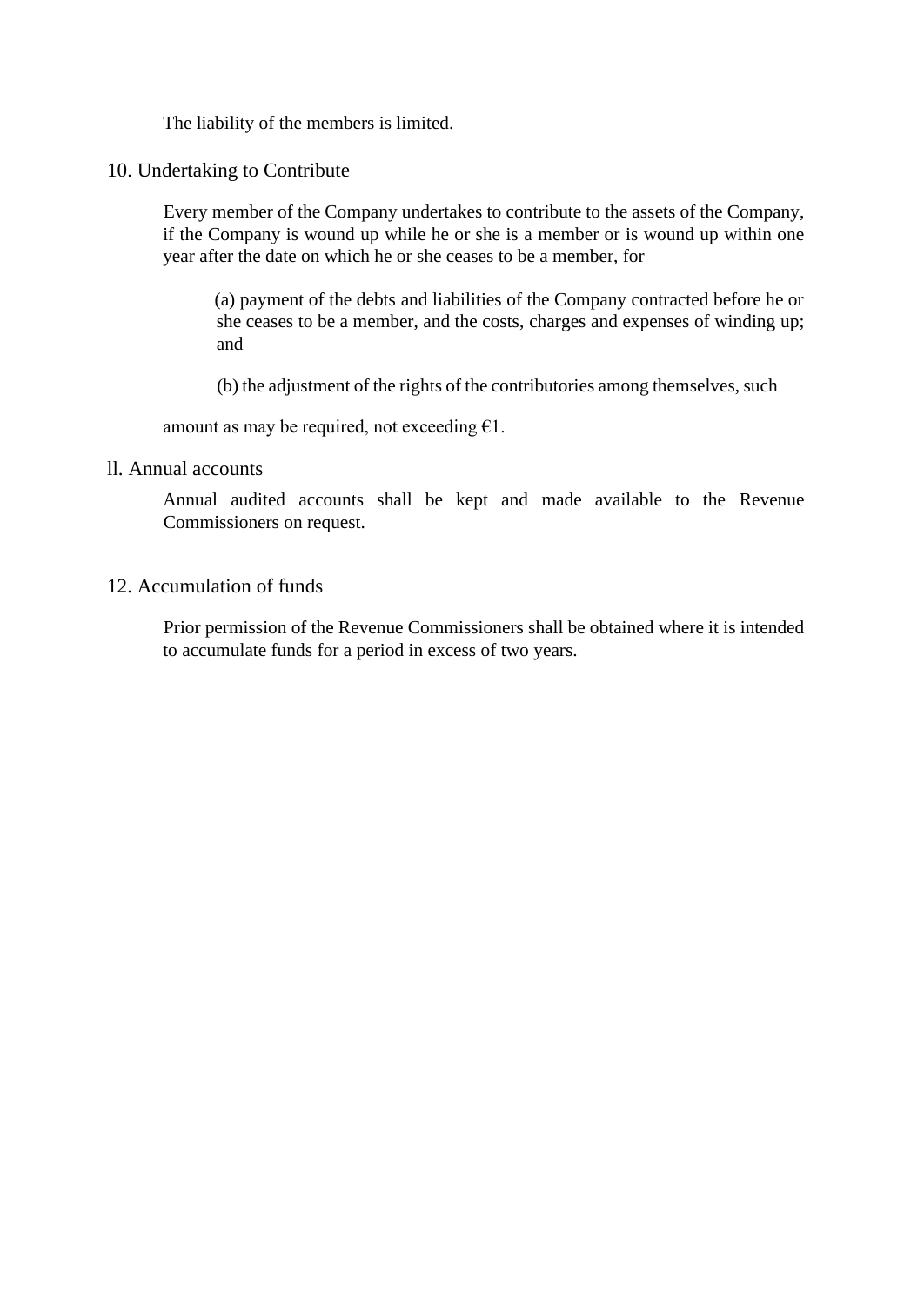# ARTICLES OF ASSOCIATION

# PRELIMINARY

1. In these Articles, unless there is something in the subject or context inconsistent herewith:

The "Act" means the Companies Act, 2014.

The "Company" means the above named Company.

The "Directors" means the members for the time being of the board of directors of the Company and "Director" shall be construed accordingly.

The "Secretary" means any person appointed to perform the duties of the Secretary of the Company.

The "Seal" means the Common Seal of the Company.

The "Governance Handbook" means the Crann Centre Governance Handbook that shall set out organisation specific matters to the governance of the Company and shall be amended by the Directors from time to time as therein set out.

Expressions referring to writing shall, unless the contrary intention appears, be construed as including reference to printing, lithography, photography and any other modes of representing or reproducing words in visible form.

#### MEMBERS

- 2. For the purposes of registration the number of members of the Company is taken to be seven but the Company may from time to time register an increase of members.
- 3. The members of the Company shall be (i) the subscribers to the Memorandum of Association and (ii) such other persons as the Directors shall from time to time admit to membership (according to the membership provisions as set down in the Crann Centre Governance Handbook as may be amended by the Directors from time to time) and as shall sign a written consent to become a member.

## RIGHTS OF MEMBERS

- 4. Membership of the Company is not transferable and shall cease:-
	- (a) on the member's death or bankruptcy;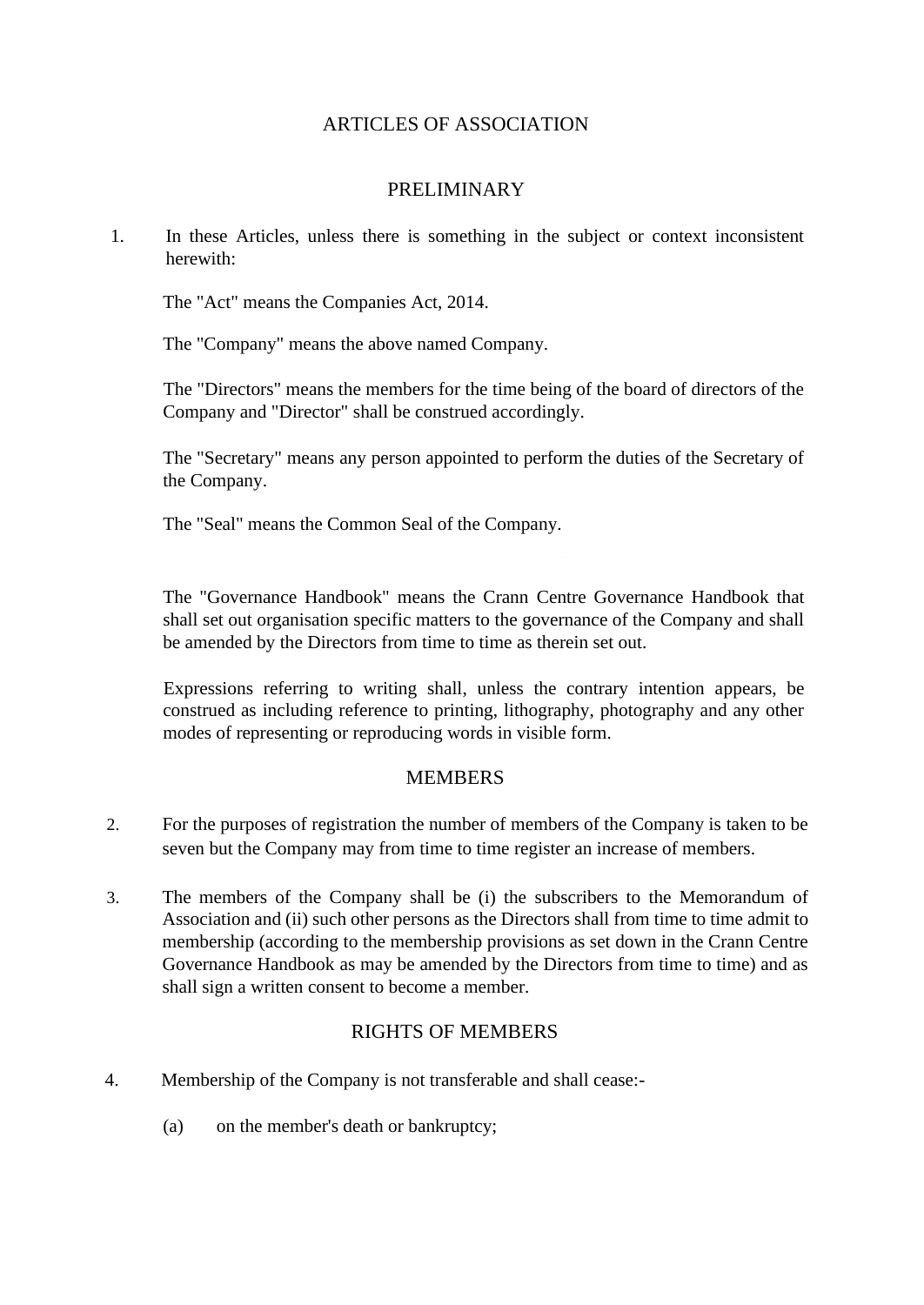(b) if the member resigns by serving notice in writing to the Directors of the Company at its registered office.

(c) if the Directors determine that such member has failed to obsesrve the provisions of membership as set down in the Crann Centre Governance Handbook as may be amended by the Directors from time to time.

## GENERAL MEETINGS

- 5. The Company shall hold a general meeting in every calendar year as its annual general meeting at such time and place as may be detemined by the Directors and shall specify the meeting as such in the notices calling it provided that every annual general meeting except the first shall be held not more than fifteen months after the holding of the last preceding annual general meeting and that so long as the Company holds its first annual general meeting within eighteen months of the date of incorporation. it need not hold it in the year of its incorporation.
- 6. The quorum for a general meeting shall be four (4) members present in person.
- 7. All general meetings other than annual general meetings shall be known as extraordinary general meetings,
- 8. Directors may, whenever they think fit, convene an extraordinary general meeting.
- 9. If, at any time, there are not sufficient directors capable of acting to form a quorum, any Director of the Company or any member of it may convene an extraordinary general meeting in the same manner as nearly as possible as that in which meetings may be convened by the Directors.
- 10. The Directors of the Company shall, on the requisition of one or more members holding, or together holding, at the date of the deposit of the requisition, not less than 10% of the total voting rights of all the members having, at the date of the deposit, the right to vote at general meetings of the Company, forthwith proceed duly to convene an extraordinary general meeting of the Company.
- 1 1. The requisition shall state the objects of the meeting and shall be signed by the requisitionists and deposited at the registered office of the Company and may consist of several documents in like form each signed by one or more requisitionists.
- n. If the Directors do not within 21 days after the date of the deposit of the requisition proceed duly to convene a meeting to be held within 2 months after that date (the "requisition date"), the requisitionists, or any of them representing more than 50% of the total voting rights of all of them, may themselves convene a meeting but any meeting so convened shall not be held after the expiration of 3 months after the requisition date.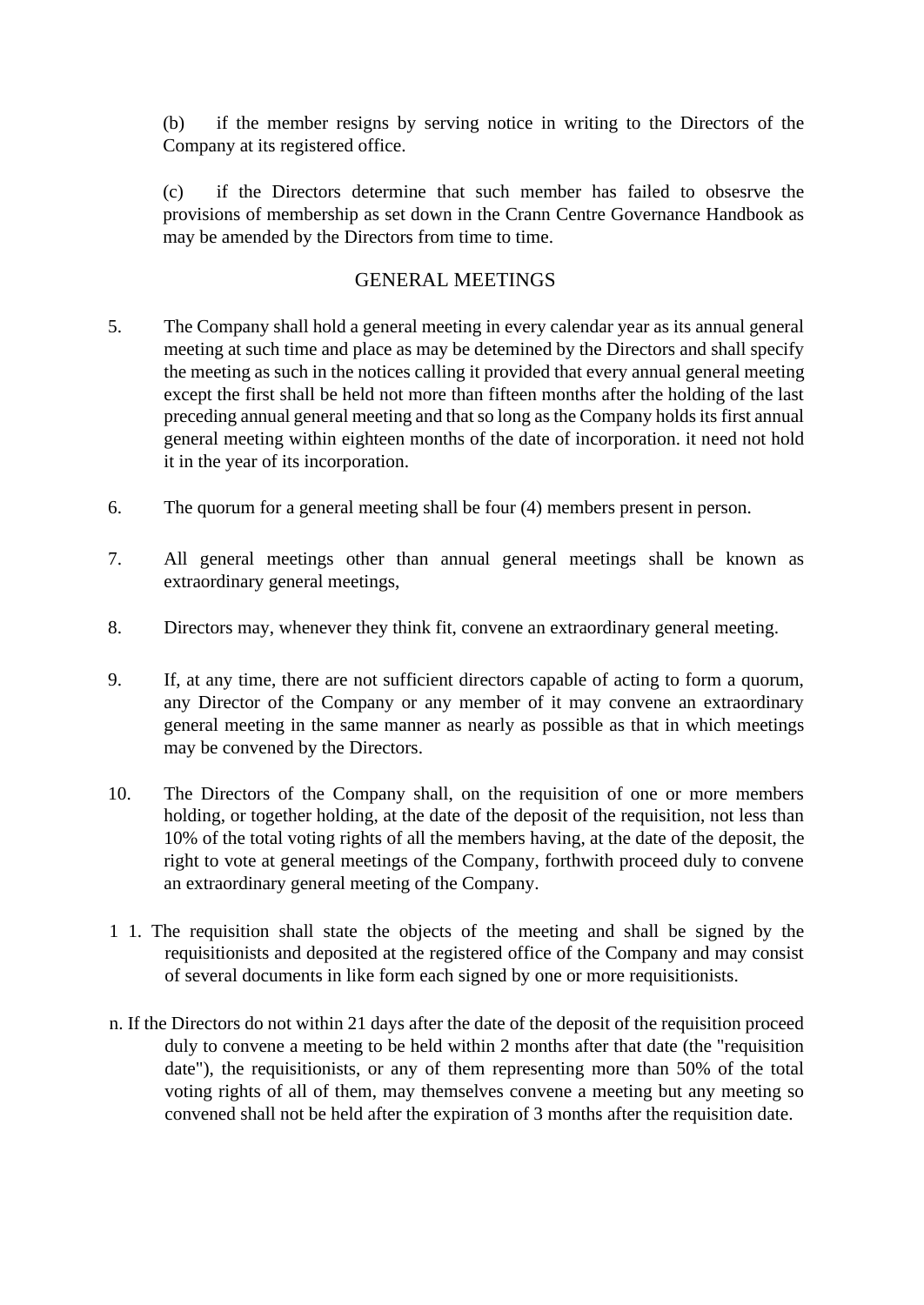13. Any reasonable expenses incurred by the requisitionists by reason of the failure of directors duly to convene a meeting shall be repaid to the requisitionists by the company and any sum so repaid shall be retained by the company out of any sums due or to become due from the Company by way of fees or other remuneration in respect of their services to such of the Directors as were in default.

14. For the purposes of Articles 10 to 13, the Directors shall, in the case of a meeting at which a resolution is to be proposed as a special resolution, be deemed not to have duly convened a meeting if they do not give such notice of it as is required by Section 181 of the Act.

- 15. A meeting convened under Articles 10 or 12 shall be convened in the same manner as nearly as possible as that in which meetings are to be convened by directors.
- 16. The chairperson of the board of directors shall preside as chairperson at every general meeting of the Company, or if there is no such chairperson, or if he or she is not present within 15 minutes after the time appointed for the holding of the meeting or is unwilling to act. the directors present shall elect one of their number to be chairperson of the meeting.
- 17. If at any meeting no director is willing to act as chairperson or if no director is present within 15 minutes after the time appointed for holding the meeting, the members present shall choose one of their number to be chairperson of the meeting.
- 18. The chairperson may, with the consent of any meeting at which a quorum is present and shall if so directed by the meeting, adjourn the meeting from time to time and from place to place. However, no business shall be transacted at any adjourned meeting other than the business left unfinished at the meeting from which the adjournment took place. When a meeting is adjourned for 30 days or more, notice of the adjourned meeting shall be given as in the case of an original meeting but, subject to that, it shall not be necessary to give any notice of an adjournment or of the business to be transacted at an adjourned meeting.
- 19. Unless a poll is demanded in accordance with Article 38, at any general meeting:
	- (a) a resolution put to the vote of the meeting shall be decided on a show of hands; and
	- (b) a declaration by the chairperson that a resolution has, on a show of hands. been carried or carried unanimously, or by a particular majority. or lost, and an entry to that effect in the book containing the minutes of the proceedings of the Company shall be conclusive evidence of the fact without proof of the number or proportion of the votes recorded in favour of or against such resolution.
- 20. Where there is an equality of votes, whether on a show of hands or on a poll, the chairperson of the meeting at which the show of hands takes place or at which the poll is demanded, shall be entitled to a second or casting vote.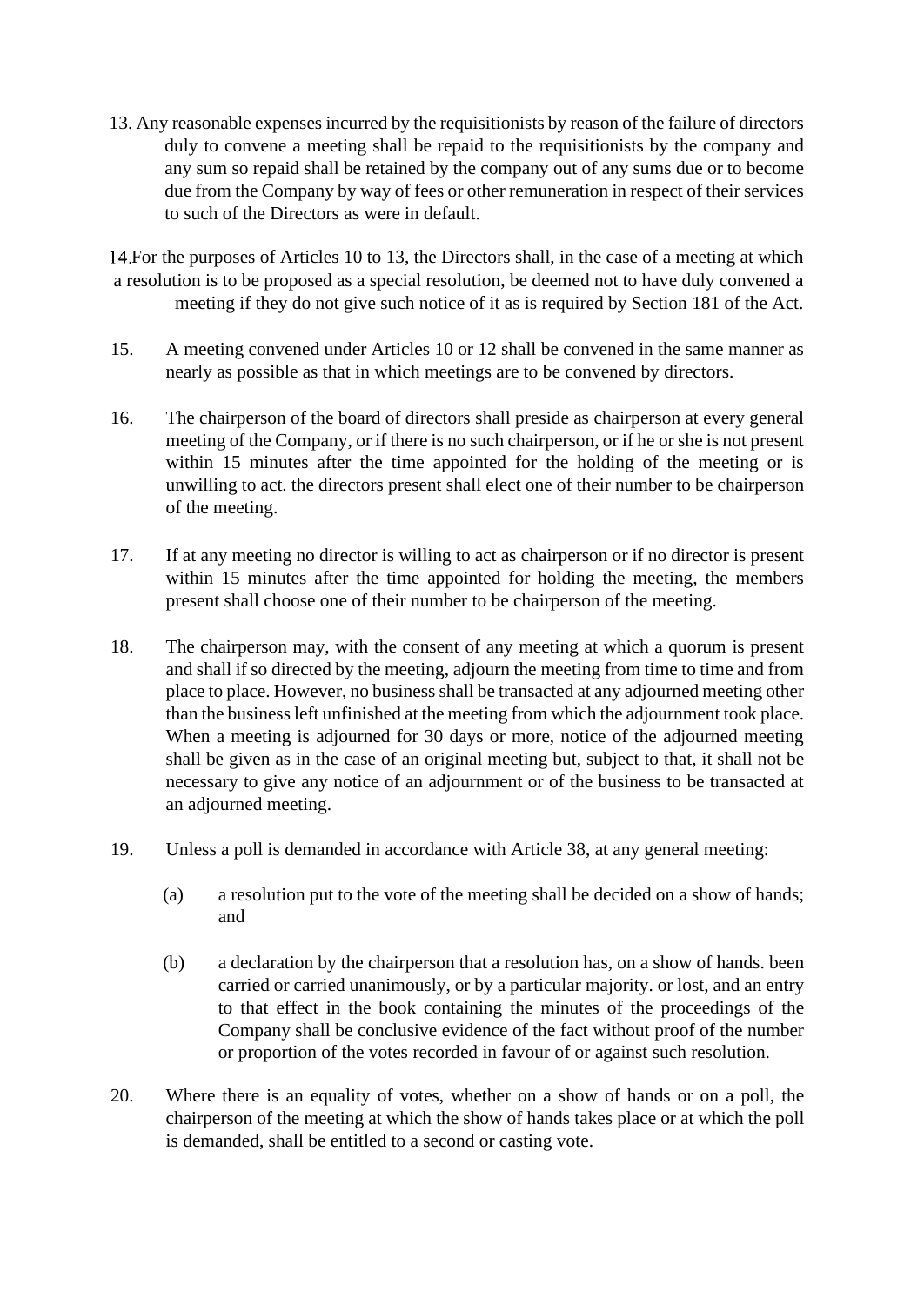21. Subject to section 193 of the Act (as modified by section 1208 of the Act) a resolution in writing signed by all the members of the Company for the time being entitled to attend and vote on such resolution at a general meeting (or being bodies corporate by their duly appointed representatives) shall be as valid and effective for all purposes as if the resolution had been passed at a general meeting of the Company duly convened and held and if described as a special resolution shall be deemed to be a special resolution within the meaning of the Act. Any such resolution in writing may consist of several documents in like forrn each signed by one or rnore members. It shall be deemed to have been passed at a meeting held on the date on which it was signed by

the last member to sign, and, where the resolution states a dale as being the date of his or her signature thereof by any member, this statement shall be prima facie evidence that it was signed by him or her on that date.

## NOTICE OF GENERAL MEETINGS

- 22. A meeting of the Company, other than an adjourned meeting, shall be called:
	- (a) in the case of the annual general meeting or an extraordinary general meeting for the passing of a special resolution, by not less than 21 days' notice;
	- (b) in the case of any other extraordinary general meeting, by not less than 7 days' notice.
- 23. A meeting of the Company shall, notwithstanding that it is called by shorter notice than that specified in Article 22, be deemed to have been duly called if it is so agreed by:
	- (a) all the members entitled to attend and vote at the meeting; and
	- (b) unless no statutory auditors of the Company stand appointed in consequence of the Company availing itself of the audit exemption, the statutory auditors of the Company.
- 24. Where notice of a meeting is given by posting it by ordinary prepaid post to the registered address of a member, then, for the purposes of any issue as to whether the correct period of notice for that meeting has been given, the giving of the notice shall be deemed to have been effected on the expiration of 24 hours following posting.
- 25. In determining whether the correct period of notice has been given by a notice of a meeting, neither the day on which the notice is served nor the day of the meeting for which it is given shall be counted.
- 26. The notice of a meeting shall specify:
	- (a) the place, date and time of the meeting: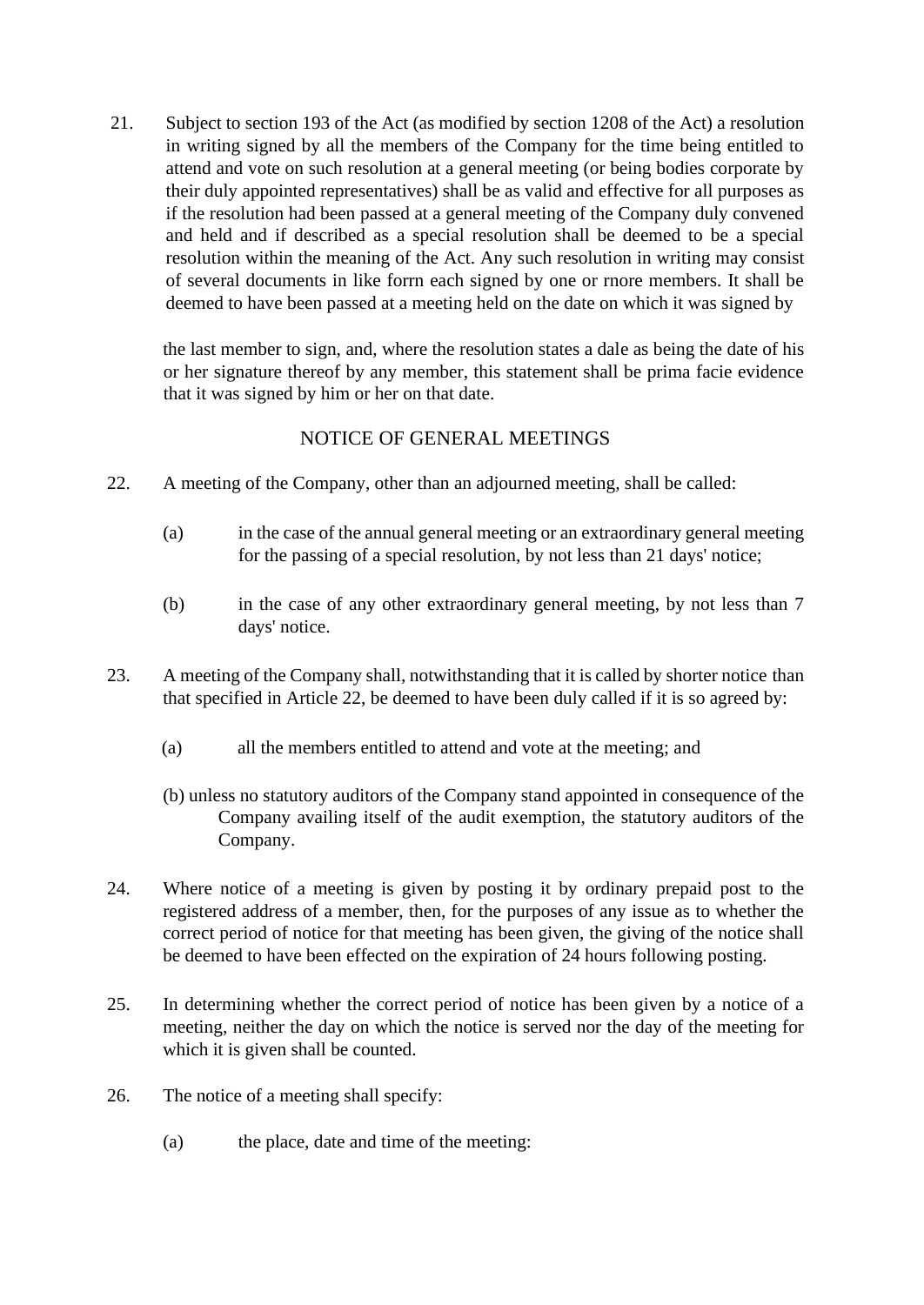- (b) the general nature of the business to be transacted at the meeting; and
- (c) in the case of a proposed special resolution, the text or substance of that proposed special resolution.
- 27. The accidental omission to give notice of a meeting to. or the non-receipt of notice of a meeting by, any person entitled to receive notice shall not invalidate the proceedings at the meeting.

# VOTES OF MEMBERS

- 28. Where a matter is being decided (whether on a show of hands or on a poll), every member present in person shall have one vote, but so that no individual member shall have more than one vote.
- 29. No objection shall be raised to the qualification of any voter except at the meeting or adjourned meeting at which the vote objected to is given or tendered, and every vote not disallowed at such meeting shall be valid for all purposes. Any such objection made in due time shall be referred to the chairperson of the meeting, whose decision shall be final and conclusive.
- 30. Votes may only be given personally. Where there is an equality of votes, whether on a show of hands or on a poll, the chairperson of the meeting at which the show of hands takes place or at which the poll is demanded, shall be entitled to a second or casting vote.

## VOTING ON A POLL

- 31. At a meeting, a poll may be demanded in relation to a matter (whether before or on the declaration of the result of the show of hands in relation to it).
- 32. A demand for a poll may be made by:
	- (a) the chairperson of the meeting;
	- (b) at least three members present in person;
	- $(c)$  any member or members present in person and representing not less than  $10\%$  of the total voting rights of all the members of the Company concerned having the right to vote at the meeting.
- 33. A demand for such a poll may be withdrawn by the person or persons who have made the demand. Subject to Article 39, if a poll is demanded it shall be taken in such manner as the chairperson of the meeting directs, and the result of the poll shall be deemed to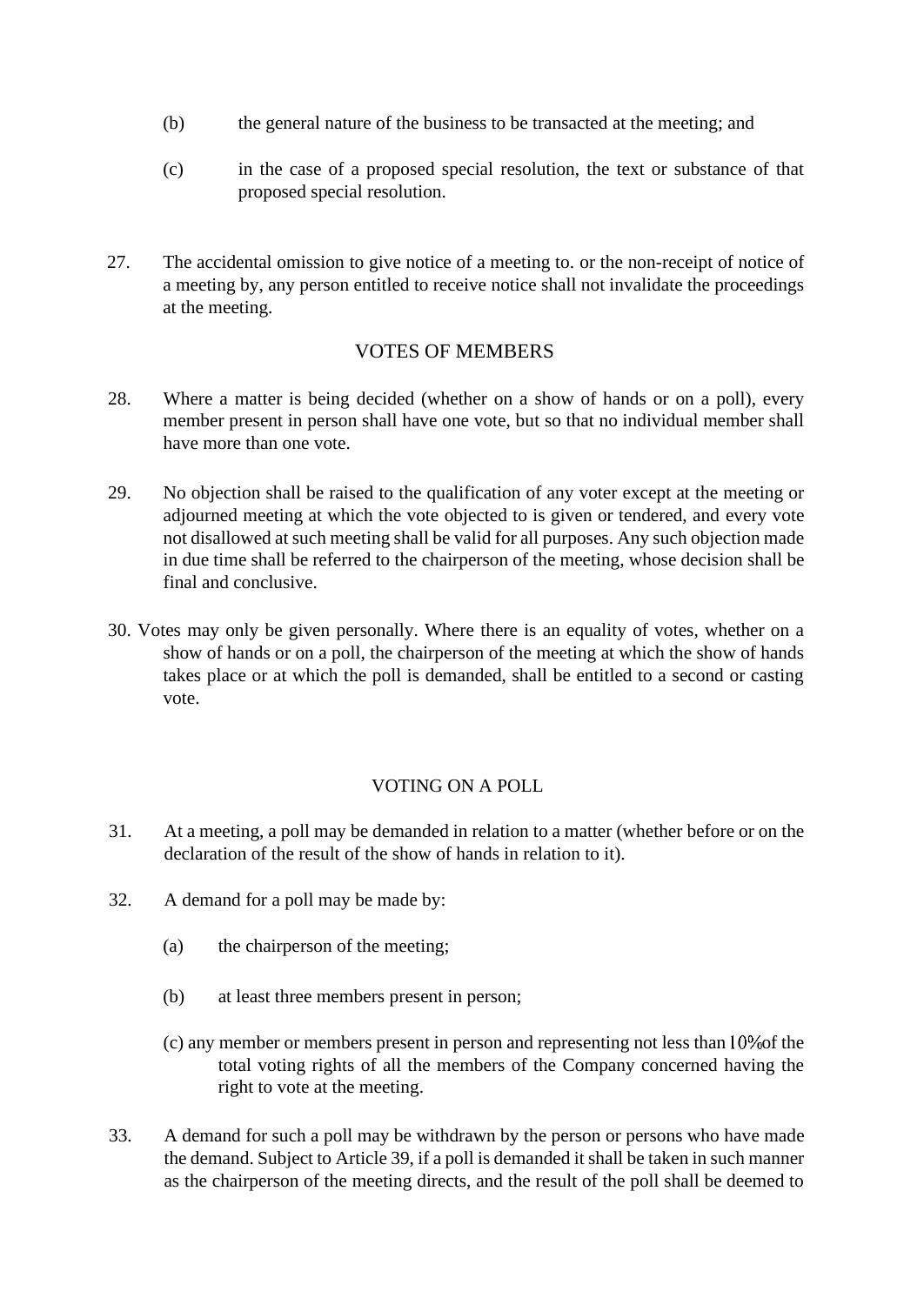be the resolution, in relation to the matter concerned, of the meeting at which the poll was demanded.

- 34. A poll demanded with regard to the election of a chairperson or on a question of adjournment shall be taken forthwith.
- 35. A poll demanded on any other question shall be taken at such time as the chairperson of the meeting directs. and any business other than that on which a poll is demanded may be proceeded with pending the taking of the poll.

## **DIRECTORS**

- 36. The number of the Directors shall be not less than seven (7) and unless and until determined by the Company in general meeting, not more than nine (9). The first Directors shall be the persons named in the statement delivered to the Registrar of Companies pursuant to Section 22 of the Act.
- 37. No remuneration shall be payable under any circumstances to any of the Directors in respect of his services as Director, or on any Committee of the Directors to which the Directors may delegate powers under Article 64. The Directors may be paid all travelling, hotel and other expenses properly incurred by them in attending and returning from meetings of the Directors or any committee of the Directors or general meetings of the Company or otherwise in connection with the business of the Company.
- 38. The business of the Company shall be managed by the Directors. who may pay all expenses incurred in promoting and registering the Company, and may exercise all such powers of the Company as are not, by the Act or by these Articles required to be exercised by the Company in general meeting, subject nevertheless to the provisions of the Act and of these Articles and to such directions, not being inconsistent with the aforesaid provisions, as the Company in general meeting may (by special resolution) give. No such direction given by the Company in general meeting shall invalidate any prior act of the Directors which would have been valid if that direction had not been given.
- 39. Without prejudice to Section 40 of the Act, the Directors may delegate any of their powers to such person or persons as they think fit, including committees; any such committee shall, in the exercise of the powers so delegated, conform to any regulations that may be imposed on it by the Directors. The membership structure and terms of reference of any committee established by the Directors shall be as set down in the Crann Centre Governance Handbook as may be amended by the Directors from time to time.
- 40. All cheques, promissory notes, drafts, bills of exchange and other negotiable instruments, and all receipts for moneys paid to the Company shall be signed, drawn,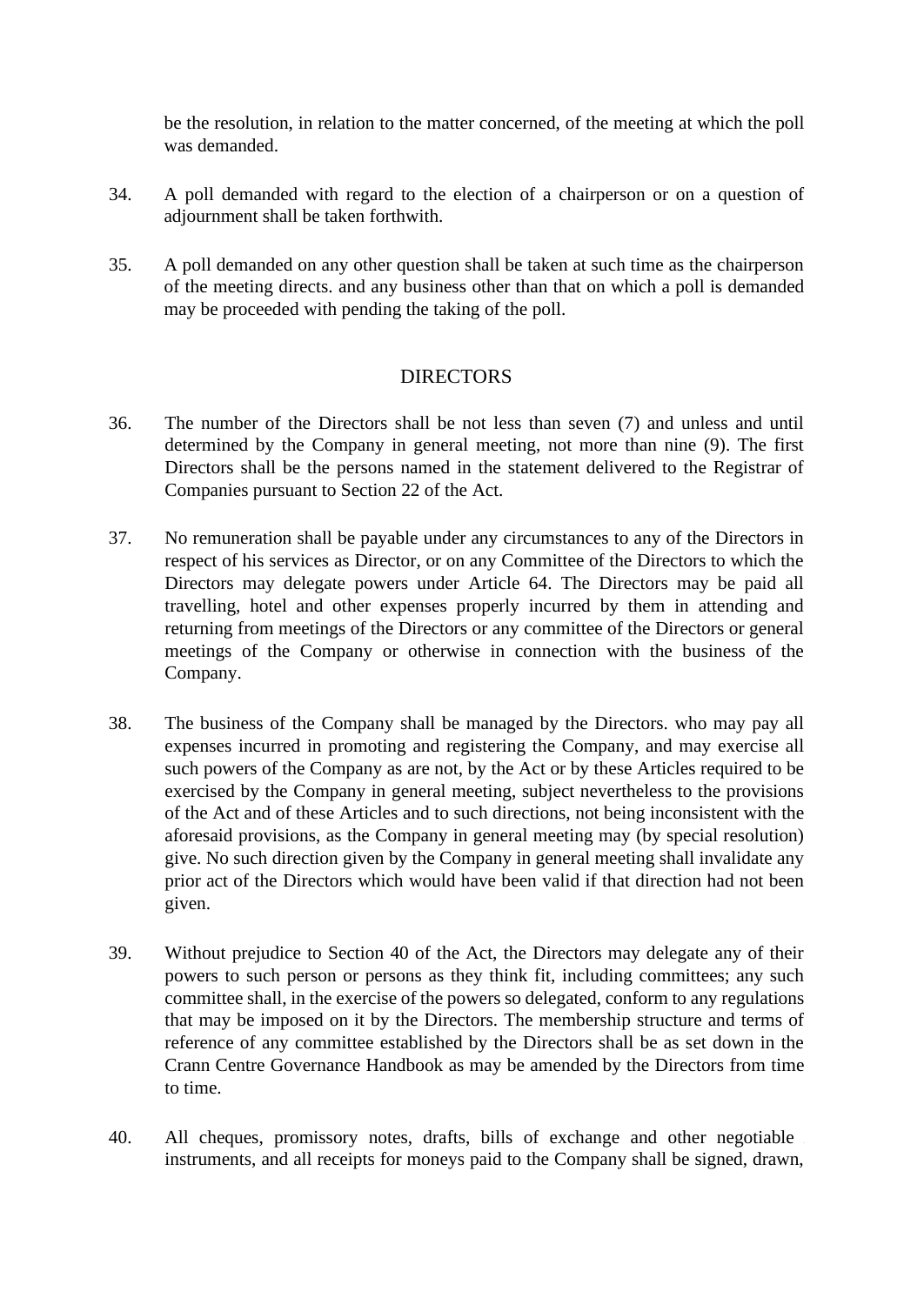accepted, endorsed or otherwise executed as the case may be. by such person or persons and in such manner as the Directors shall from time to time by resolution determine.

- 41. The Company shall cause minutes to be entered in books kept for the purpose:-
	- (a) of all appointments of officers made by the Directors;
	- (b) of the names of the Directors present at each meeting of the Directors and of any committee of the Directors;
	- (c) of all resolutions and proceedings at all meetings of the Company and, of the Directors and of committees of the Directors.

## POWERS OF ATTORNEY

42. The Company may empower any person, either generally or in respect of any specified matters, as its attorney, to execute deeds or do any other matter on its behalf in any place whether inside or outside the State. A deed signed by such attomey on behalf of the Company shall bind the Company and have the same effect as if it were under its common seal.

# DISQUALIFICATION OF DIRECTORS

In addition to the circumstances set out in section 148(2) of the Act, the office of Director shall be vacated if a Director ceases to be qualified for the position of charity trustee under section 55 of the Charities Act, 2009 or in accordance with the provisions for the removal of a Director as set down in the Crann Centre Governance Handbook as may be amended by the Directors from time to time.

## ROTATION OF DIRECTORS

- 43. At the first Annual General Meeting of the Company, all the Directors shall retire from office and at the Annual General Meeting in every subsequent year, one-third of the Directors for the time being, or, if their number is not three or a multiple of three, then the number nearest one-third, shall retire from office.
- 44. The Directors to retire in every year shall be those who have been longest in office since their last election, but as between persons who became Directors on the same day, those to retire shall (unless they otherwise agree amongst themselves) be determined by lot.
- 45. A retiring Director shall be eligible for re-election in accordance with the provisions in relation to term limits as set down in the Crann Centre Governance Handbook as may be amended by the Directors from time to time.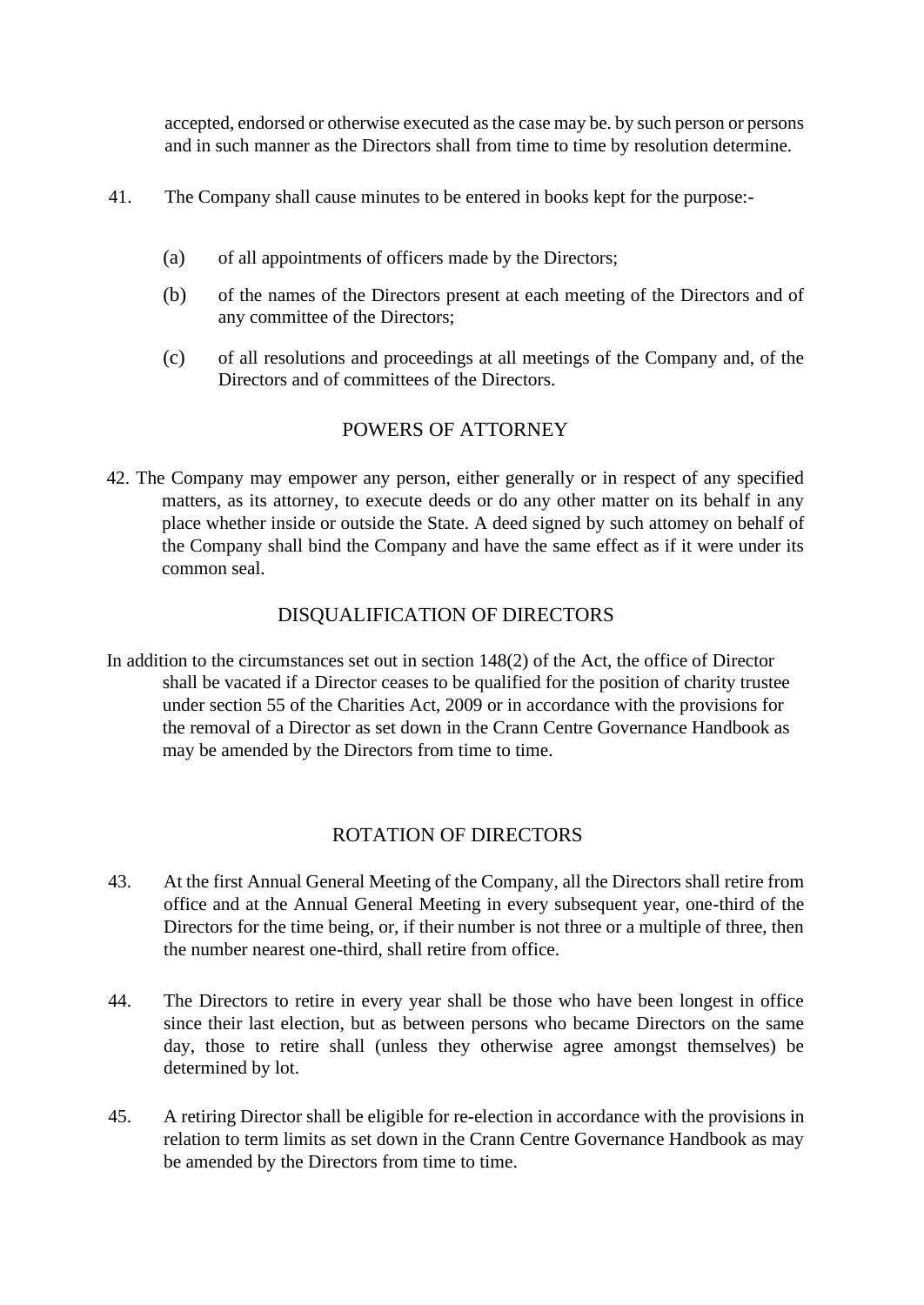- 46. The Company, at a meeting at which a Director retires in manner aforesaid, may fill the vacated office by electing a person thereto, and in default of the Company doing so, the retiring Director shall, if offering himself for re-election, be deemed to have been re-elected, unless (a) at such meeting it is expressly resolved not to fill such vacated office; or (b) a resolution for the re-election of such Director has been put to the meeting and lost.
- 47. No person other than a Director retiring at the meeting shall, unless recommended by the Directors, be eligible for election to the office of Director at any general meeting unless, not less than three nor more than twenty one days before the date appointed for the meeting, there has been left at the Company's registered office (a) notice in writing, signed by a member duly qualified to attend and vote at the meeting for which such notice is given, of his intention to propose such a person for election, and (b) notice in writing signed by the person concerned of his willingness to be elected.
- 48. The Company may from time to time by ordinary resolution increase or reduce the number of Directors. and may also determine in what rotation the increased or reduced number is to go out of office.
- 49. The Company may by ordinary resolution of which extended notice has been given in accordance with section 146 of the Act remove any Director before the expiration of his period of office, notwithstanding anything in these articles or in any agreement between the Company and such director. Such removal shall be without prejudice to any claim such director may have for damages for breach of any contract of service between him and the Company.
- 50. The Company may by ordinary resolution appoint another person in place of a Director removed from office under Article 57. Without prejudice to the powers of the Directors under Article 59, the Company in general meeting may appoint any person to be a Director, either to fill a casual vacancy or as an additional Director.
- 51. The Directors may at any time appoint any person to be a Director of the Company, either to fill a casual vacancy or as an addition to the existing Directors, but so that the total number of Directors of the Company shall not at any time exceed the number, if any. provided for in these Articles. Any Director so appointed shall hold office only until the next annual general meeting, and shall then be eligible for re-election.

## PROCEEDINGS OF DIRECTORS

52. The Directors may meet together for the dispatch of business, adjourn and otherwise regulate their meetings as they think fit. Questions arising at any meeting shall be decided by a majority of votes. In case of equality of votes the chairperson shall have a second or casting vote. A Director may, and the Secretary on the requisition of a Director shall, at any time summon a meeting of the Directors. If the Directors so resolve it shall not be necessary to give notice of a meeting of Directors to any Director who, being resident in the State, is for the time being absent from the State.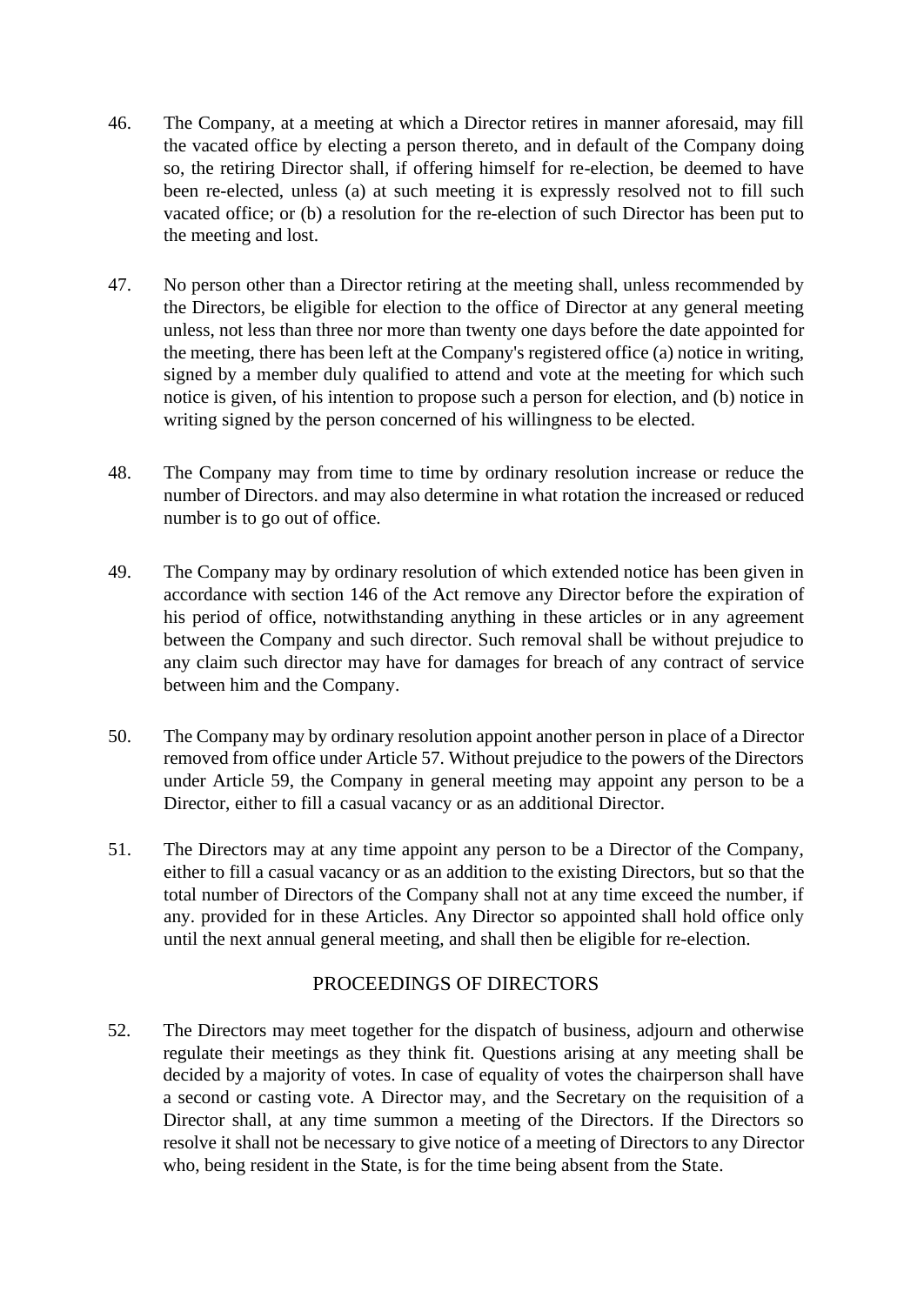- 53. The quorum necessary for the transaction of the business of the Directors may be fixed by the Directors, and unless so fixed shall be four (4).
- 54. The continuing Directors may act notwithstanding any vacancy in their number but, if and so long as their number is reduced below the number fixed by or pursuant to the Act as the necessary quorum of Directors, the continuing Directors or director may act for the purpose of increasing the number of Directors to that number or of summoning a general meeting of the Company, but for no other purpose.
- 55. If at any meeting the chairperson is not present within 15 minutes after the time appointed for holding it, the Directors present may choose one of their number to be chairperson of the meeting.
- 56. The Directors may delegate any of its powers to Committees consisting of such member or members of the Directors and such other persons as they think fit, and any Committee so formed shall, in the exercise of the powers so delegated, conform to any regulations imposed on it by the Directors as set down in the Crann Centre Governance Handbook as may be amended by the Directors from time to time.
- 57. The Directors may appoint the chairperson of any Committee; if no such chairperson is elected, or if at any meeting of a Committee the chairperson is not present within fifteen minutes after the time appointed for holding it, the members of the committee present may choose one of their number to be chairperson of the meeting.
- 58. A committee may meet and adjourn as it thinks proper, Questions arising at any meeting of a committee shall be determined by a majority of votes of the members of the committee present, and when there is an equality of votes, the chairperson shall have a second or casting vote.
- 59. All acts done by any meeting of the Directors or by any person acting as a member of the Directors or any Committee shall, notwithstanding that it be afterwards discovered that there was some defect in the appointment of any such person acting as aforesaid, or that he or any of the Directors was disqualified, be as valid as if every such person had been duly appointed.
- 60. A resolution in writing, signed by all the Directors for the time being entitled to receive notice of a meeting of the Directors, shall be as valid as if it had been passed at a meeting of the Directors duly convened and held. Any such resolution in writing may consist of several documents in the like form, each signed by one or more of the Directors and for all purposes shall take effect from the time when it was signed by the last director.
- 61. A meeting of the Directors or of a committee established by the Directors may consist of a conference between some or all of the Directors or, as the case may be, members of the committee who are not all in one place, but each of whom is able (directly or by means of telephonic, video or other electronic communication) to speak to each of the others and to be heard by each of the others and —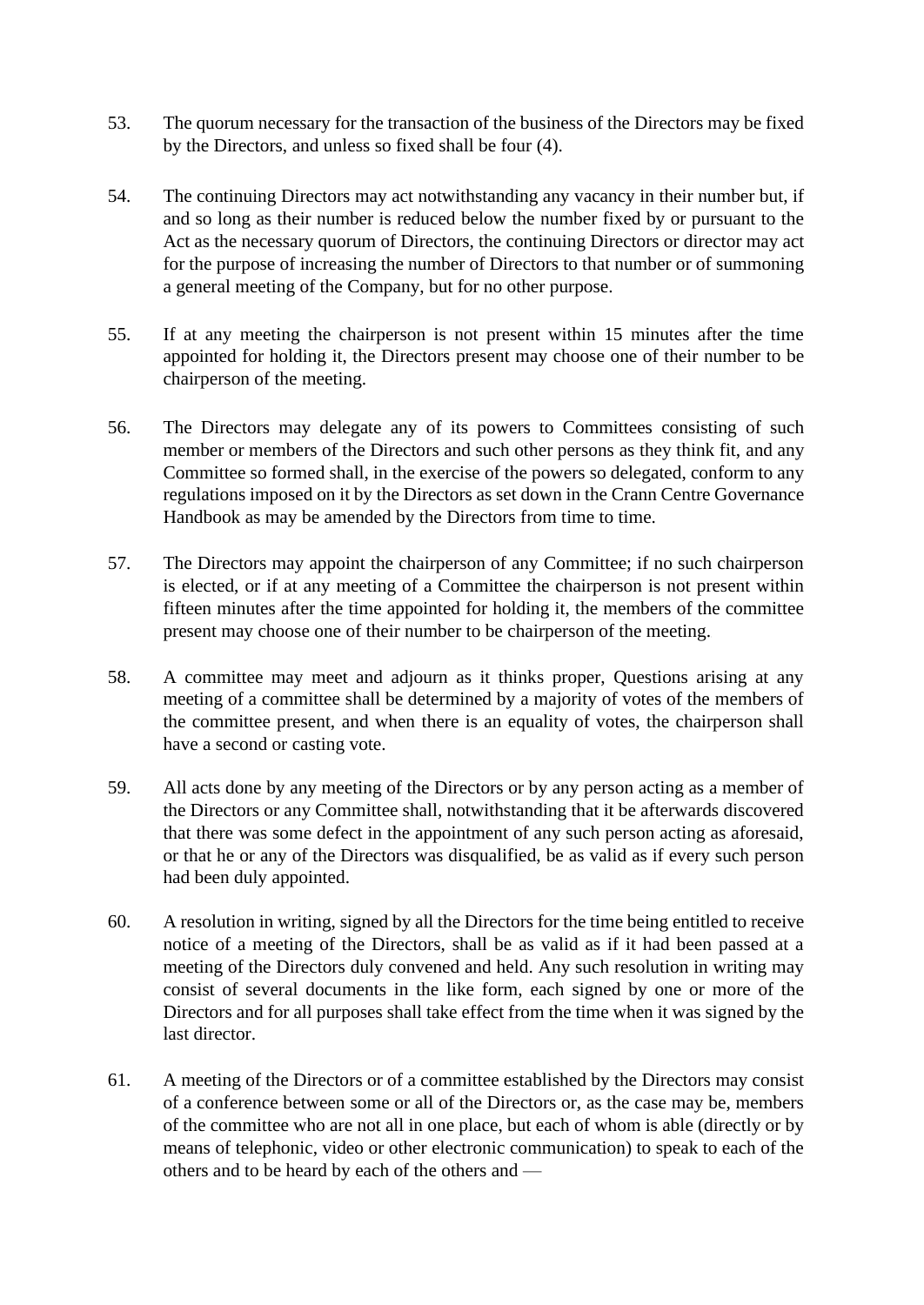- (a) a Director or member of the committee taking part in such a conference shall be deemed to be present in person at the meeting and shall be entitled to vote and be counted in a quorum accordingly; and
- $(b)$  such a meeting shall be deemed to take place \_where the largest group of those participating in the conference is assembled; if there is no such group, where the chairperson of the meeting then is;

if neither sub-paragraph (i) or (ii) applies, in such location as the meeting itself decides.

# SECRETARY

- 62. The Secretary shall be appointed by the Directors for such term and at such remuneration and upon such conditions as they may think fit', and any Secretary so appointed may be removed by them.
- 63. A provision of the Act or these Articles requiring or authorising a thing to be done by or to a Director and the Secretary shall not be satisfied by its being done by or to the same person acting both as Director and as, or in place of, the Secretary.

# SEAL.

- 64. The seal shall be used only by the authority of the Directors or of a committee of Directors authorised by the Directors in that behalf, and every instrument to which the seal shall be affixed shall be
	- (a) signed by a Director of it or by some other person appointed for the purpose by its Directors or by a foregoing committee of them; and
	- (b) be countersigned by the Secretary or by a second Director of it or by some other person appointed for the purpose by its Directors or by a foregoing committee of them.

## **ACCOUNTS**

- 65. The Directors shall cause adequate accounting records to be kept. Adequate accounting records shall be deemed to have been maintained if they comply with Section 282(1) to 282(3) of the Act and explain the Company's transactions and facilitate the preparation of financial statements that give a true and fair view of the assets, liabilities, financial position and profit or loss of the Company.
- 66. The accounting records shall be kept at the registered office or, subject to Section 283 of the Act, at such other place as the Directors think fit, and shall at all reasonable times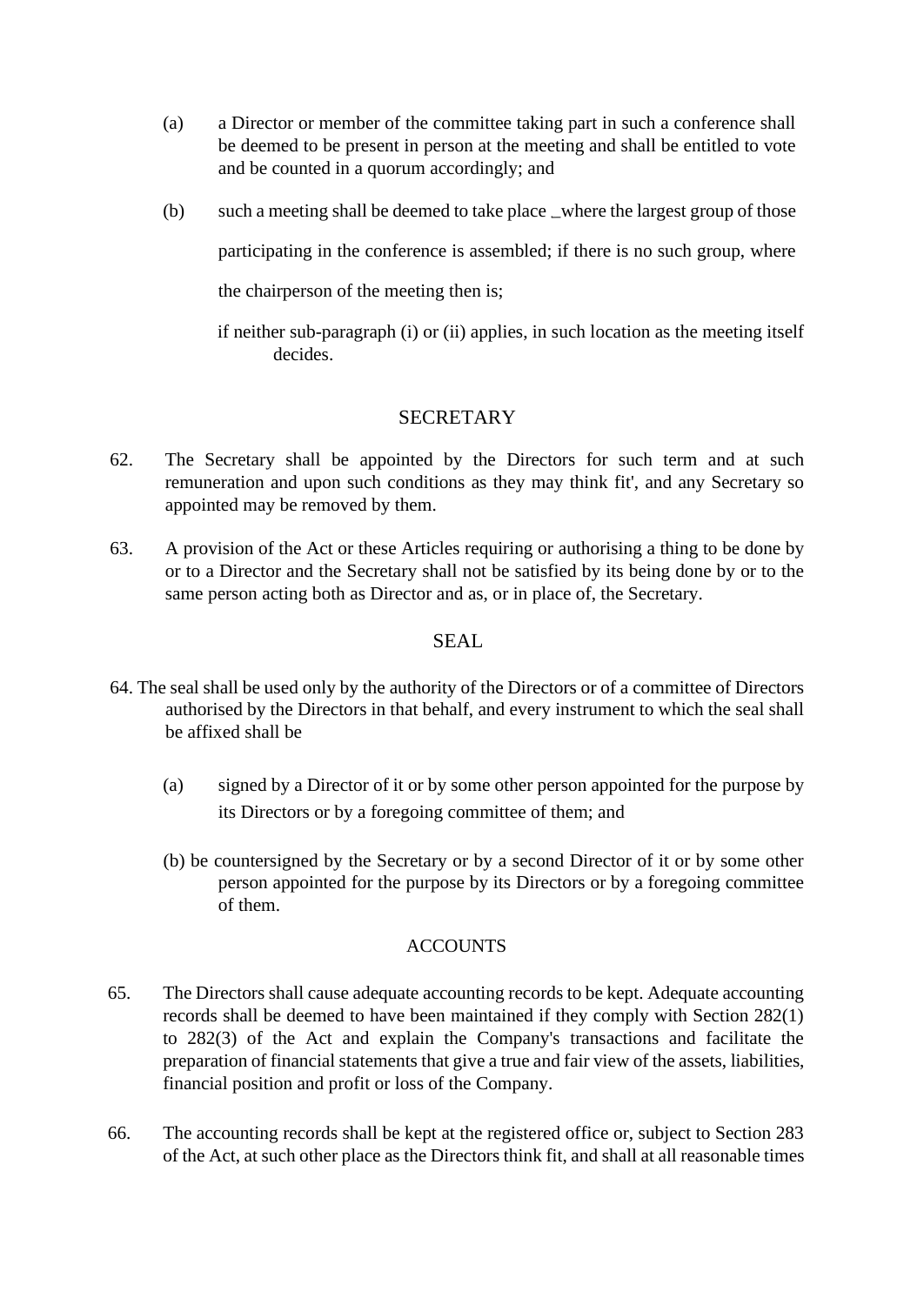be open to the inspection of the officers of the Company and by other persons entitled pursuant to the Act.

- 67. The Directors shall from time to time determine whether and to what extent and at what times and places and under what conditions or regulations the financial statements and accounting records of the Company or any of them shall be open to the inspection of its members not being Directors. No member (not being a Director) shall have any right of inspecting any financial statement or accounting record of the Company except as conferred by statute, this Constitution or authorised by the Directors or by the Company in general meeting.
- 68. The Directors shall in accordance with the Act cause to be prepared and to be laid before the annual general meeting of the Company the statutory financial statements of the Company, the Directors' report in relation to it and the statutory auditor's report on those financial statements and Directors' report as are required by the Act to be prepared and laid before the annual general meeting of the Company.
- 69. A copy of the statutory financial statements of the Company, the Directors' report in relation to it and that statutory auditor's report on those financial statements and Directors' report shall, not less than twenty one days before the date of the annual general meeting, be sent to every person entitled under Section 338(1) of the Act to receive them.

#### AUDIT

70. Auditors shall be appointed and their duties regulated in accordance with Chapters 18 and 19 of Part 6 of the Act.

## NOTICES

71. A notice may be given by the Company to any member either personally or by sending it by post or electronic means (as defined in section 2(1) of the Act) to the member at his or her registered address or email address (or, if not so registered, then to the address or email address of the member last known to the Company). Section 218(5) of the Act shall apply.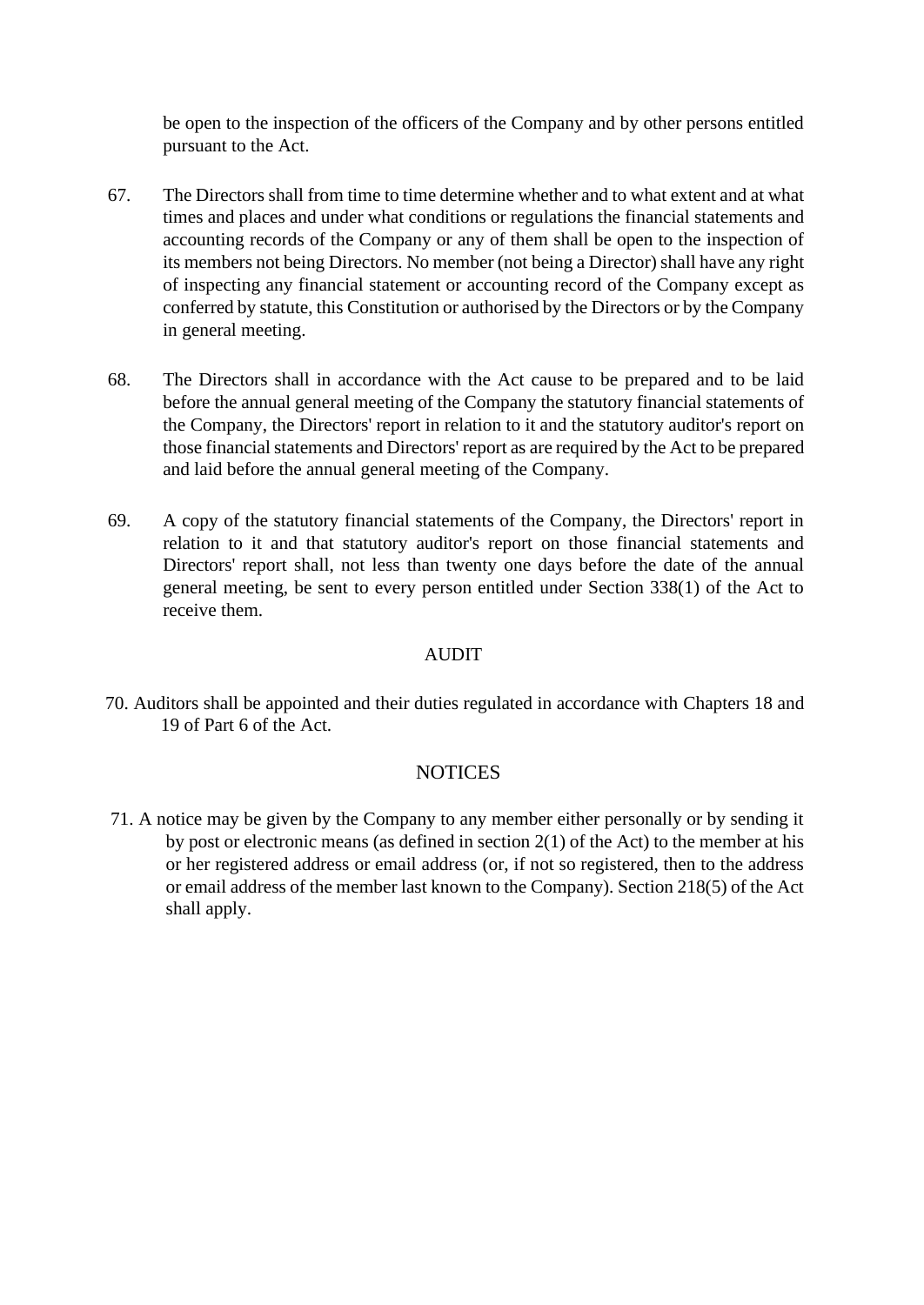We the persons whose names, addresses and descriptions are subscribed, wish to be formed into a Company in pursuance of this Constitution

| Vanda Yates<br>Kate Jarvey<br>Monymusk Stud<br>Toureen<br>Meelahereagh<br>Croom<br>Kanturk<br>Co Limerick<br>Co Cork<br>Secretary<br>Philanthropist<br><b>Caroline Kiely</b><br>Arthur Comyn<br>Westwood<br>Drominarigle<br>Newmarket<br>Mallow<br>Co Cork<br>co Cork<br>Administrator<br><b>Solicitor</b><br>Elizabeth O'Meara<br><b>Annette Cotter</b><br>Ard Carrig<br>Annabella House<br><b>Corrin View</b><br>Mallow<br>Duntahane Road Fermoy<br>Co Cork<br>Physiotherapist<br>co Cork<br><b>Business Manager, HSE</b><br>Mary O'Grady<br>64 The Lawn<br>Coolroe Meadows<br>Ballincollig<br>Co Cork |  |
|----------------------------------------------------------------------------------------------------------------------------------------------------------------------------------------------------------------------------------------------------------------------------------------------------------------------------------------------------------------------------------------------------------------------------------------------------------------------------------------------------------------------------------------------------------------------------------------------------------|--|
|                                                                                                                                                                                                                                                                                                                                                                                                                                                                                                                                                                                                          |  |
|                                                                                                                                                                                                                                                                                                                                                                                                                                                                                                                                                                                                          |  |
|                                                                                                                                                                                                                                                                                                                                                                                                                                                                                                                                                                                                          |  |
|                                                                                                                                                                                                                                                                                                                                                                                                                                                                                                                                                                                                          |  |
|                                                                                                                                                                                                                                                                                                                                                                                                                                                                                                                                                                                                          |  |
|                                                                                                                                                                                                                                                                                                                                                                                                                                                                                                                                                                                                          |  |
|                                                                                                                                                                                                                                                                                                                                                                                                                                                                                                                                                                                                          |  |
|                                                                                                                                                                                                                                                                                                                                                                                                                                                                                                                                                                                                          |  |
|                                                                                                                                                                                                                                                                                                                                                                                                                                                                                                                                                                                                          |  |
|                                                                                                                                                                                                                                                                                                                                                                                                                                                                                                                                                                                                          |  |
|                                                                                                                                                                                                                                                                                                                                                                                                                                                                                                                                                                                                          |  |
|                                                                                                                                                                                                                                                                                                                                                                                                                                                                                                                                                                                                          |  |
| Disability Advisor, UCC                                                                                                                                                                                                                                                                                                                                                                                                                                                                                                                                                                                  |  |

Name(s), Address(es) and Description of Subscriber(s)

As appropriate: signatures in writing of the above subscribers, attested by witness as provided for below; or authentication in the manner referred to in section 888.

Dated this I Day of July 2018